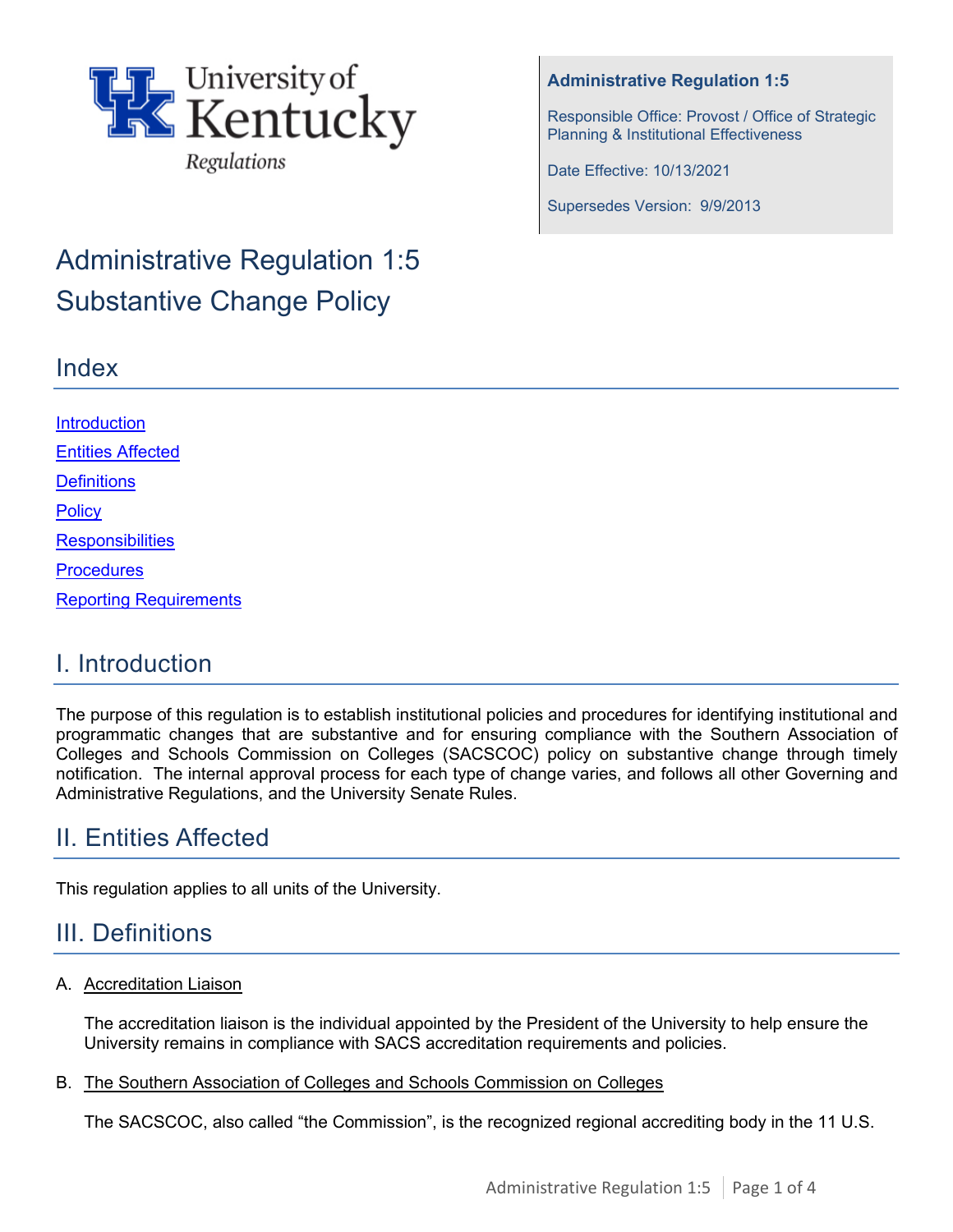southern states and in Latin America for those institutions of higher education that award associate, baccalaureate, master's, or doctoral degrees. SACSCOC is recognized by the U.S. Department of Education as an agency whose accreditation enables its member institutions to seek eligibility to participate in Title IV programs. To maintain its recognition by the U.S. Department of Education, the Commission has incorporated federal requirements into its substantive change policy and procedures. Some of those requirements expect an institution to seek and receive approval prior to the initiation of a substantive change so that the change can be included in the institution's scope of accreditation.

C. Substantive Change

Substantive change is a significant modification or expansion of the nature and scope of an accredited institution, as defined in SACSCOC's substantive change policy. The types of substantive change and the procedures for addressing them appropriately are found in the SACSCOC's [policy on substantive](http://www.sacscoc.org/pdf/081705/Substantive%20change%20policy.pdf) [change](http://www.sacscoc.org/pdf/081705/Substantive%20change%20policy.pdf)  and on its substantive changes [website.](http://www.sacscoc.org/SubstantiveChange.asp)

<https://sacscoc.org/app/uploads/2019/08/SubstantiveChange.pdf> https://sacscoc.org/accrediting-standards/substantive-changes/

Additional definitions related to substantive change are found in the SACSCOC's [policy on substantive](http://www.sacscoc.org/pdf/081705/Substantive%20change%20policy.pdf) [change:](http://www.sacscoc.org/pdf/081705/Substantive%20change%20policy.pdf)  <https://sacscoc.org/app/uploads/2019/08/SubstantiveChange.pdf>

## <span id="page-1-0"></span>IV. Policy

The University of Kentucky must notify SACSCOC of changes in accordance with its substantive change policy and, when required, seek approval prior to the initiation of changes.

## V. Responsibilities

- A. Chief Administrative Officers (CAOs)<sup>[1](#page-1-1)</sup> are responsible for:
	- 1. Being knowledgeable about what constitutes a substantive change as defined by SACSOC's Substantive Change Policy and Procedures;
	- 2. Notifying the Accreditation Liaison of any potential substantive changes to ensure that the institution follows all appropriate timelines and procedures;
	- 3. Monitoring the instruction that occurs at off-campus instructional sites and through cooperative academic arrangements to ensure compliance with SACSOC's Principles of Accreditation and substantive change policy; and
	- 4. Coordinating the preparation of a prospectus or other documentation, as required.
- B. The Accreditation Liaison is responsible for:
	- 1. Being knowledgeable about what constitutes a substantive change as defined by SACSCOC's substantive change policy;
	- 2. Monitoring any changes to SACSCOC's substantive change policy;
	- 3. Ensuring the timely notification to SACSCOC of all required substantive changes;

<span id="page-1-1"></span><sup>&</sup>lt;sup>1</sup> Defined in Administrative Regulation 3:16 Review of Chief Administrative Officers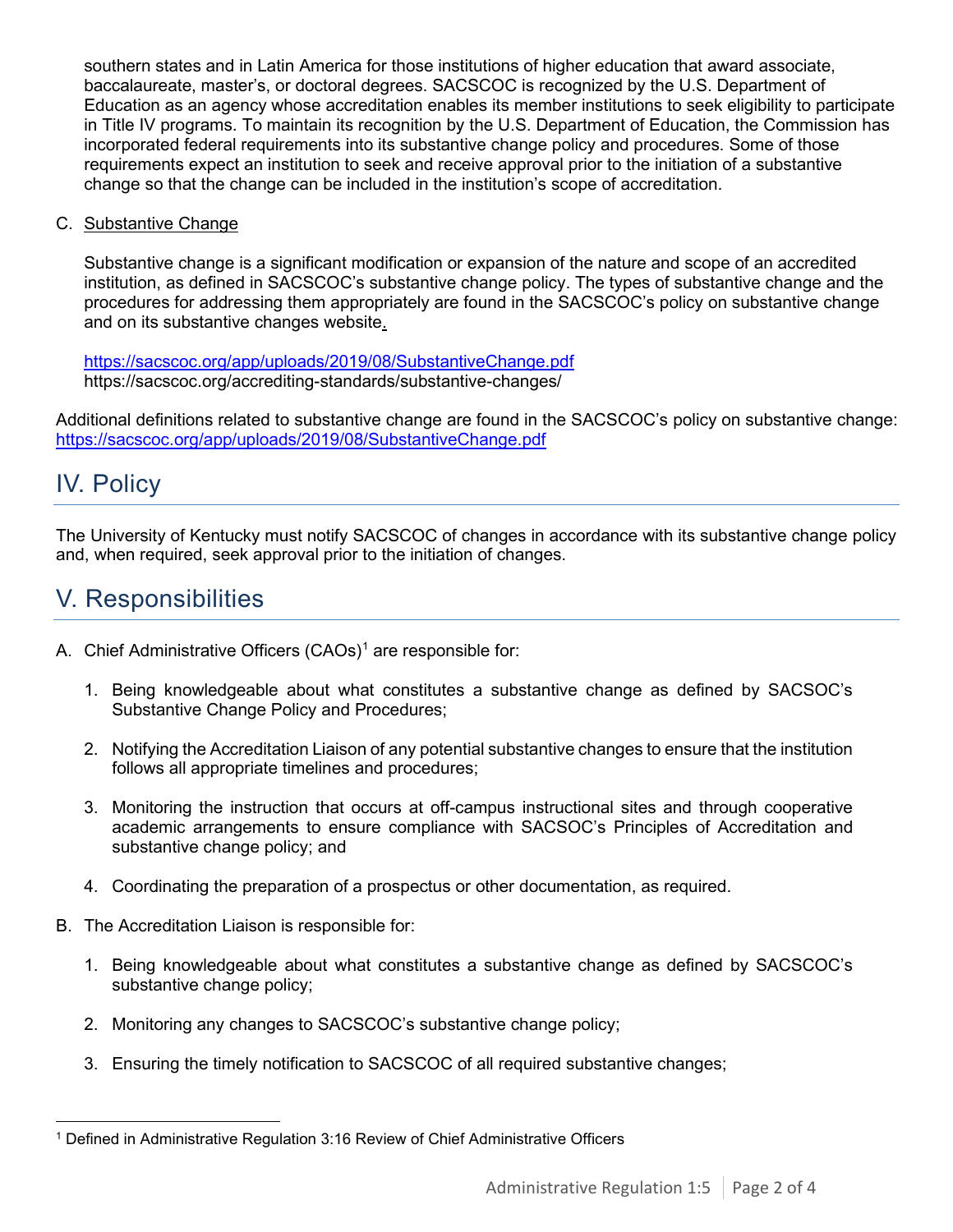- 4. Informing campus leaders about substantive change policy requirements;
- 5. Gathering information about campus activities related to substantive change from CAOs and the University Senate;
- 6. Serving on leadership councils, to facilitate the identification of potential substantive changes;
- 7. Making and documenting institutional decisions about whether an action is or is not a substantive change;
- 8. Maintaining a record of substantive change decisions; and
- 9. Supporting the preparation of any prospectus or other documentation that may be required.
- C. The University Senate is responsible for developing and maintaining procedures and forms related to course and academic program approval, and to course/program changes, that ensure proposals have been reviewed for adherence to SACSCOC's substantive change policy.

### VI. Procedures

#### A. Procedures for Identifying Substantive Changes

Potential substantive changes are proactively identified during the academic program approval process and through the Biannual Substantive Change Notification process.

#### 1. Academic Approval Process

In accordance with its academic approval responsibilities as established in *GR IV*, the University Senate must maintain academic program approval procedures and forms that:

- a) Recognize substantive changes related to academic programs in appropriate approval documents. These documents must accompany the proposal at each step; and
- b) Provide for timely notification to the Commission on Colleges prior to change implementation, as required by the SACSCOC substantive change policy.

#### 2. Biannual Substantive Change Notification

The Accreditation Liaison must contact all Chief Administrative Officers (CAOs, as defined in AR 3:16), and the University Senate Council Chair, about the SACSCOC substantive change policy and the institutional substantive change policy on a biannual basis to:

- a) Notify the CAO's about the policy and any changes related to the policy; and
- b) Request notification of substantive changes planned for the next 12-month period. The 12 month timeframe provides a long-range outlook to ensure that notifications can be carried out six months prior to implementation of substantive change.

#### B. Procedures for Determining Substantive Change

When a potential substantive change is identified through the University Senate academic approval process or through notification from a Chief Administrative Officer, the Accreditation Liaison must:

1. Collect any additional information necessary to determine whether the planned change is